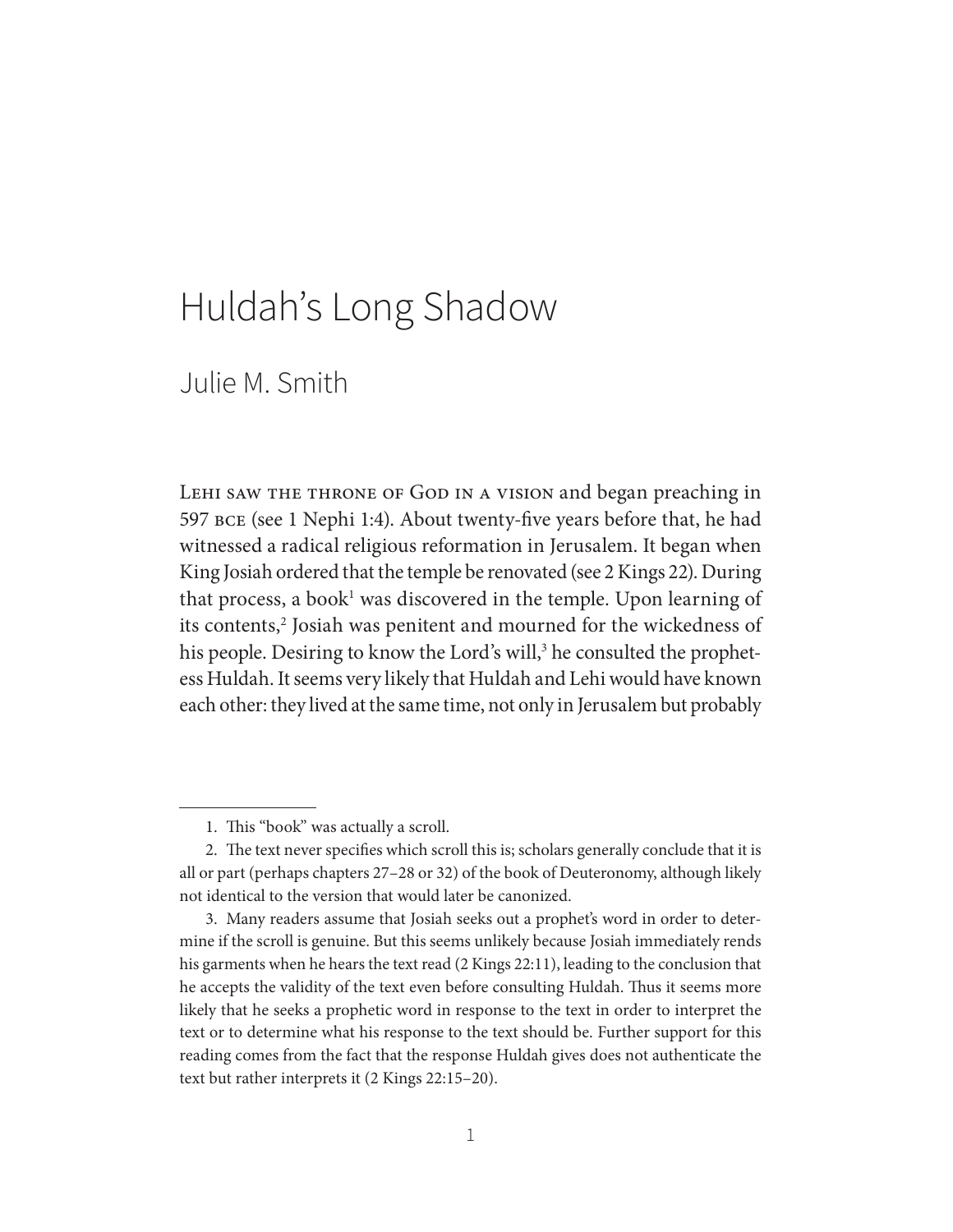in the same section of the city.4 Huldah responded to King Josiah's request with two messages from the Lord: first, that disaster would come to Jerusalem as a result of their iniquity and, second, that Josiah would be spared from this destruction—but only because he would die beforehand. In response, King Josiah purged the temple of idols, initiated a covenant renewal ceremony, and reinstituted the celebration of the Passover.

I would like to explore how these events—which are recounted in 2 Kings 22 and 2 Chronicles 34—might nuance the readers' understanding of the first chapter of the Book of Mormon. My observations will stem from two distinct approaches to the text: first historical and then literary. I will then comment briefly on how Huldah's and Lehi's stories can help readers navigate the potential pitfalls of historical and literary approaches to scripture.

### Historical reading

The reaction to Huldah's word from the Lord is momentous: the king organizes a ceremony where all the people in Jerusalem<sup>5</sup>—from the very youngest to the oldest—enter into the covenant. A complete

 <sup>4.</sup> Huldah lived in the Mishneh or second quarter (see 2 Kings 22:14; the KJV refers, inaccurately, to the "college"); this part of Jerusalem is a later addition that was home to many who had migrated from the north, a group that likely included Lehi's family in previous generations. This conclusion is based on Alma 10:3, which locates Lehi's ancestors among the northern tribes who apparently fled into Judah to escape the Assyrian invasion. See Jeffrey R. Chadwick, "Lehi's House at Jerusalem and the Land of His Inheritance," in *Glimpses of Lehi's Jerusalem*, ed. John W. Welch, David Rolph Seely, and Jo Ann H. Seely (Provo, UT: FARMS, 2004)*.* See also David Rolph Seely and Jo Ann H. Seely, "Lehi and Jeremiah: Prophets, Priests, and Patriarchs," *Journal of Book of Mormon Studies* 8/2 (1999): 24–35, 85–86*.* Huldah may also be one of the prophets mentioned in 1 Nephi 1:4. In addition, most readings of 1 Nephi 5:12–13 would lead to the conclusion that the plates contained a record of Huldah's story, so even if Lehi had somehow not been previously aware of (some elements of) it, Lehi and Nephi would have learned about it from the brass plates.

 <sup>5.</sup> It is possible that this reference to "all" is hyperbole, but even if so, the scope and drama of the reforms initiated by Huldah's proclamation are such that Lehi must have been aware of them.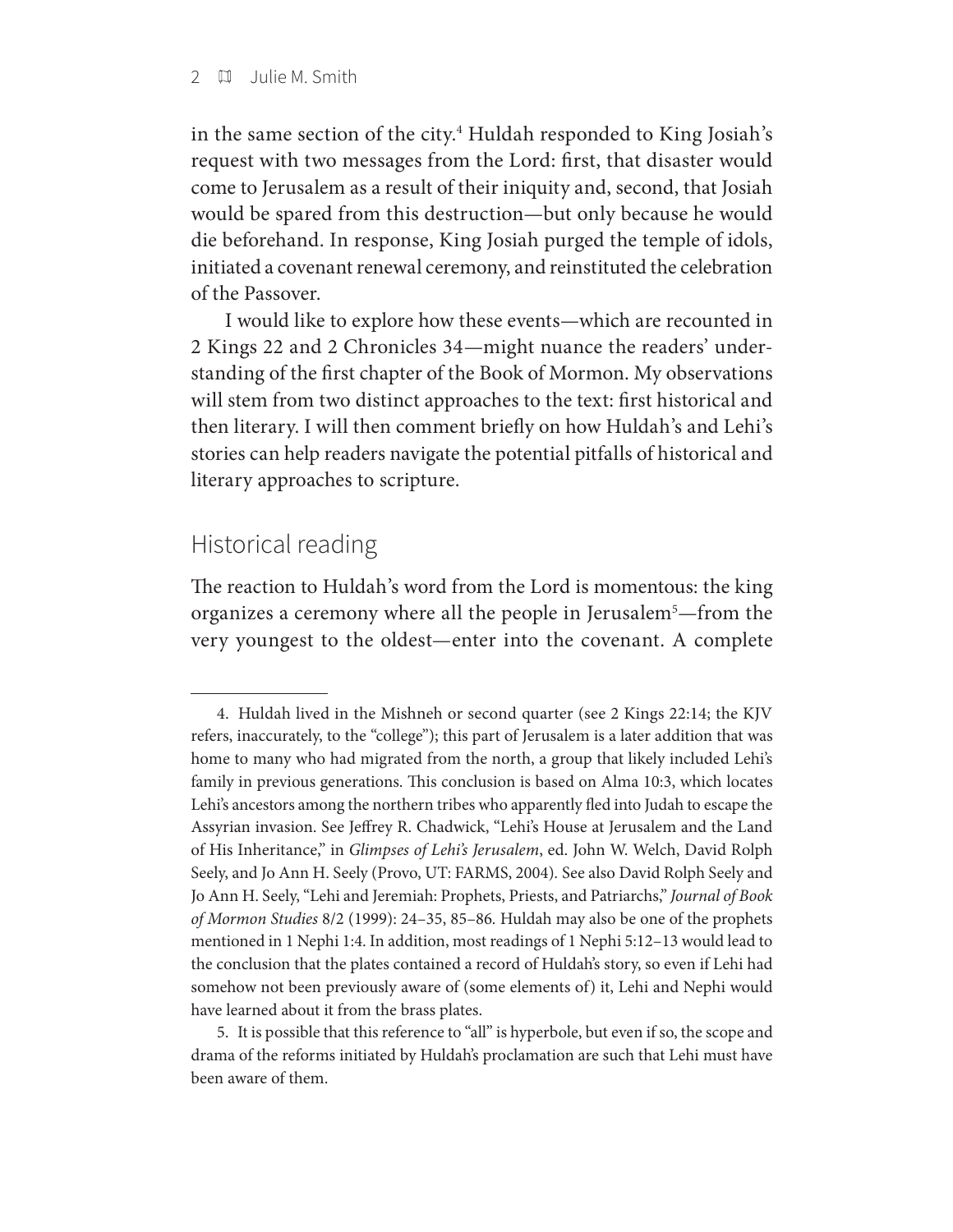purging of the idols and the paraphernalia of idol worship follows, and the people once again celebrate the Passover. Lehi had lived in Jerusalem all his days up to this point (see 1 Nephi 1:4), so a historical reading assumes that Lehi participated in this covenant renewal and observed the dramatic destruction of the idols. How would these events have impacted Lehi?

First, Lehi likely expected his own preaching to be well received. After all, he had witnessed a situation very similar to his own—one where a prophetic figure received a divine book and preached about the impending destruction of Jerusalem—and the response to her was very positive. He had good reason to believe that his preaching would be met, as was Huldah's, with repentance and recommitment.<sup>6</sup> If anything, he might have suspected that his book, straight from heaven, would yield better results than Huldah's. So his audience's mockery might have come as a shock to him. Perhaps some derided him because they assumed that the necessary reforms had already taken place.<sup>7</sup> This is the very argument that Nephi's brothers later made against Lehi (see 1 Nephi 17:22). It is also possible that otherwise righteous people including, perhaps, some of his own sons—rejected Lehi's message because they assumed that their supposed individual righteousness would protect them, as it had Josiah, from experiencing the consequences of other people's wickedness. Perhaps others assumed that if twenty-five years had passed with no clear fulfillment of Huldah's prophecy of destruction, there was no point in continuing to worry about it. Maybe Lehi's audience contrasted him unfavorably with Huldah, who, after all, had an actual, physical book that others could touch, see, and read and not just something that she claimed to have seen in a dream. Perhaps some of Laman and Lemuel's difficulty with accepting their father's preaching stemmed from a belief that true prophets garner a response more akin to Huldah's than Lehi's. It seems

 <sup>6.</sup> While other prophets received a negative response to their preaching, the fact that Lehi shared with Huldah access to a sacred book probably makes her the best model for his expectations.

 <sup>7.</sup> Despite all the iniquity described in the Book of Mormon, the book makes very litte reference to idolatry. Possibly the recent round of reforms under Huldah, which included a purging of the paraphernalia of idolatry, led to this state of affairs.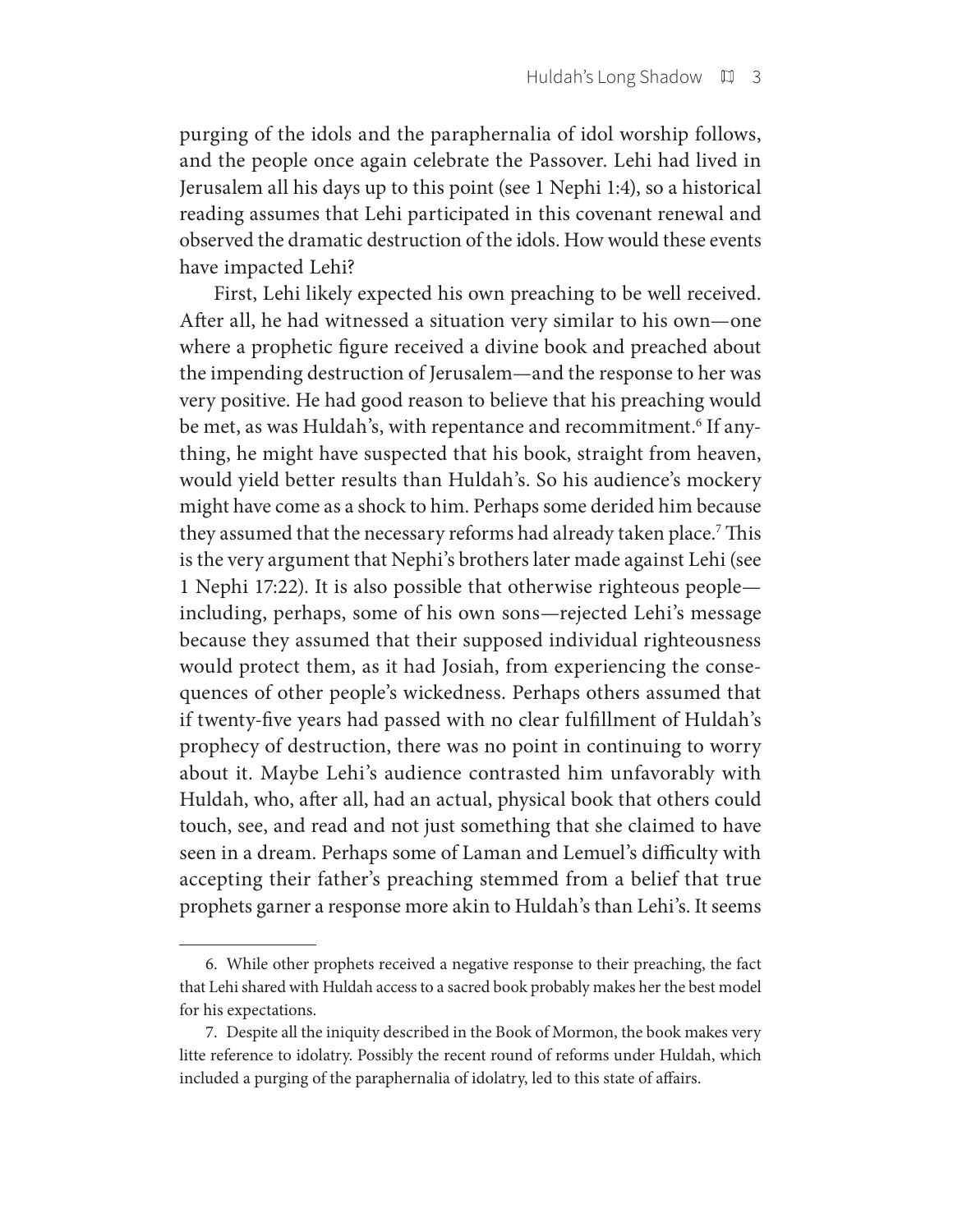likely that Lehi's initial optimism would have been quashed by the response to his preaching, which would presumably have been very painful for him; perhaps he even doubted his own commission (which is not specifically included in the text, unlike in other similar prophetic call stories)<sup>8</sup> and wondered if he had somehow misunderstood or failed. Immediately after relating that Lehi's life was threatened by his preaching, Nephi announces his intention to show readers the tender mercies of the Lord and then recounts that the Lord spoke to Lehi, reassuring him that he had been faithful and was blessed for what he had done. The Lord specifically indicates that it is precisely because of Lehi's faithfulness that the people are trying to kill him.9 This passage may be best understood in the context of Lehi's surprise at the negative response to his preaching.

Second, most readers of the Book of Mormon probably presume that Lehi's book<sup>10</sup> contains a record of the abominations of the people, thus leading to his pronouncement of woes. However, a comparison with Huldah's story might lead to a different conclusion. In Huldah's situation, there is general agreement that the book is (some version of) the book of Deuteronomy. But Deuteronomy does not contain a listing of abominations in Huldah's day. Instead, it is a list of laws: King Josiah does not mourn because he has read a register of the people's sins but rather because it is now apparent to him that the people are not following the law. While certainty is not possible, the similarities between Huldah's and Lehi's experiences suggest that Lehi, too, may have been given in his vision a book containing a law code and that it is his reading of the law that leads him to pronounce woes upon

 <sup>8.</sup> See Blake Thomas Ostler, "The Throne-Theophany and Prophetic Commission in 1 Nephi: A Form-Critical Analysis," *BYU Studies* 26/4 (1986): 67–95.

 <sup>9.</sup> The current chapter divisions in the Book of Mormon are not original to the text. The original chapter divisions (which apparently represent divisions indicated on the plates) take all of 1 Nephi 1–5 as one chapter. So it may make more sense to consider 1 Nephi 2:1 as the final line of 1 Nephi 1; doing this would emphasize Lehi's faithfulness despite the unfortunate and unexpected response to his call.

 <sup>10.</sup> It is interesting to speculate about the nature of Lehi's book: Was it an old book taken to heaven, preserved, and then returned to earth, as if resurrected? Was it a future book, perhaps even the Book of Mormon itself?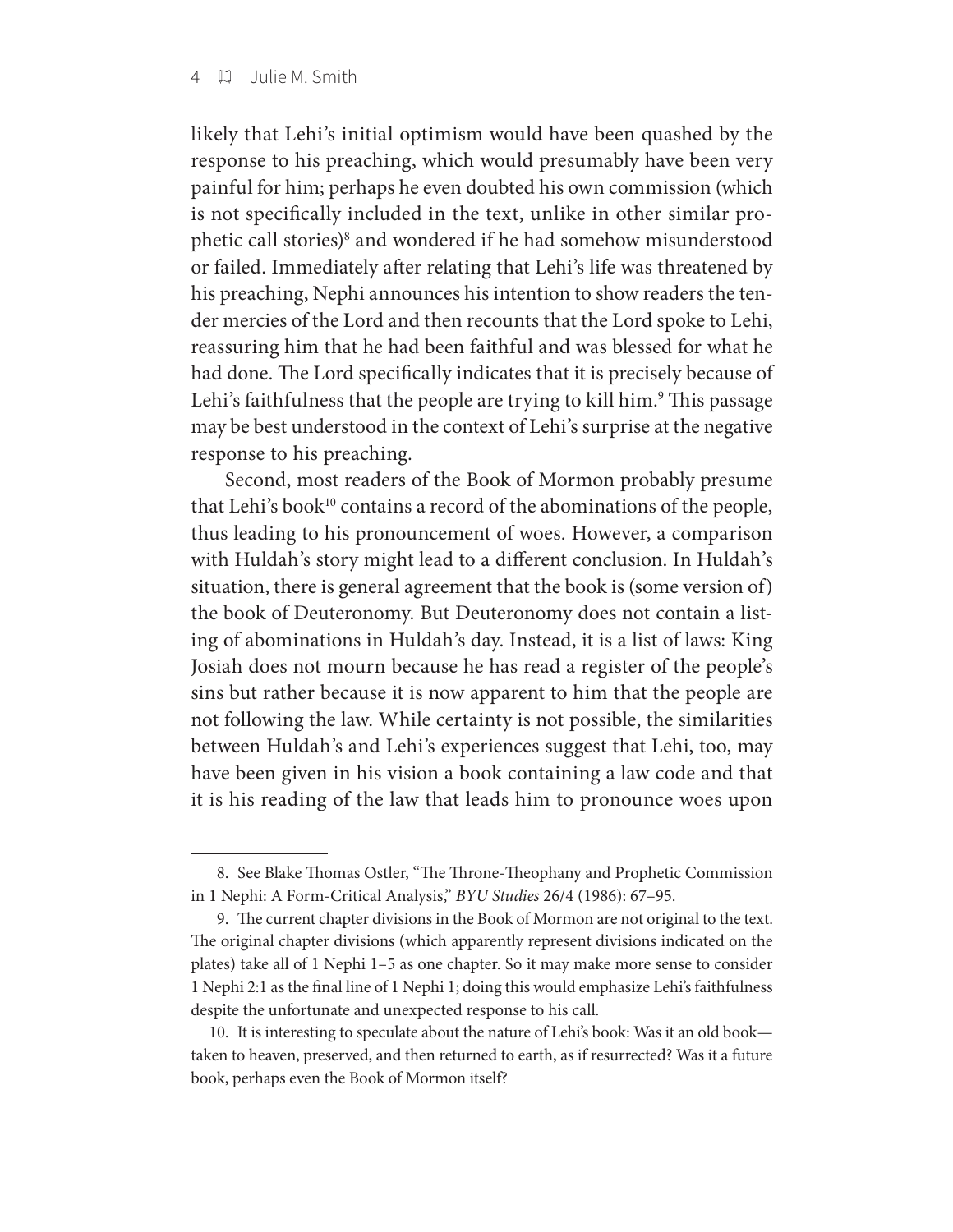Jerusalem. This interpretation helps explain an otherwise perplexing feature of Lehi's response to reading the book: he announces, "great and marvelous are thy works, O Lord God Almighty . . . because thou art merciful, thou wilt not suffer those who come unto thee that they shall perish" (1 Nephi 1:14). This is a rather odd response to a book that listed sins and promised destruction, but it is a sensible response to a book containing a law code—a code that shows a way for people to "come unto [God]" by observing the law.

Third, Nephi seems particularly concerned about his writing. In a manner unparalleled elsewhere,<sup>11</sup> he signals that he is deeply anxious to establish the validity of his record. He notes that he wrote it himself, that he knows it is true, that he made the record with his own hand, and that he condensed his father's writings. He also speaks directly to his audience to emphasize his desire that they will know Lehi's story. This anxiety may stem from the impact that Huldah's experience had on Lehi and that Lehi in turn transmitted to Nephi.<sup>12</sup> Although the initial response to Huldah's word from the Lord was overwhelmingly positive, in the longer term, the reaction was more complex. When, as Huldah had prophesied, calamity was poured out on the inhabitants of Jerusalem in the form of an attack from Babylon, there was debate as to whether it was, as Huldah had taught, the result of the people's wicked idolatry or whether God was punishing the people for getting rid of their idols.13 These competing explanations, which could have stemmed

 <sup>11.</sup> There is some resonance with Deuteronomy 4:2; John 20:30–31; and Revelation 22:18–19, but Nephi's depth of concern for his record is unmatched in the Bible.

 <sup>12.</sup> Nephi hints at this in 1 Nephi 1:1. Precise dates are unknowable, but it is likely that Lehi would have been a young man at the time of Josiah's reforms. It is even possible that a very young Laman and Lemuel witnessed the dramatic destruction of the idols; if this was the case, this formative experience may explain some of the gap in attitude between Laman and Lemuel on the one hand and Nephi and Sam on the other.

 <sup>13.</sup> See Jeremiah 44:15–18. Interestingly, this viewpoint—quoted disapprovingly in Jeremiah—has been making a comeback among Latter-day Saints under the influence of Margaret Barker, who argues that Josiah's reforms negated earlier, more correct worship practices. There are solid reasons to dispute Barker's thesis, not the least of which is that it requires taking the position that a vast portion of the Hebrew Bible advocates false religion. At the same time, it is worth noting that one of the items specifically mentioned as being destroyed in Josiah's purging of idols is a tree that symbolized the divine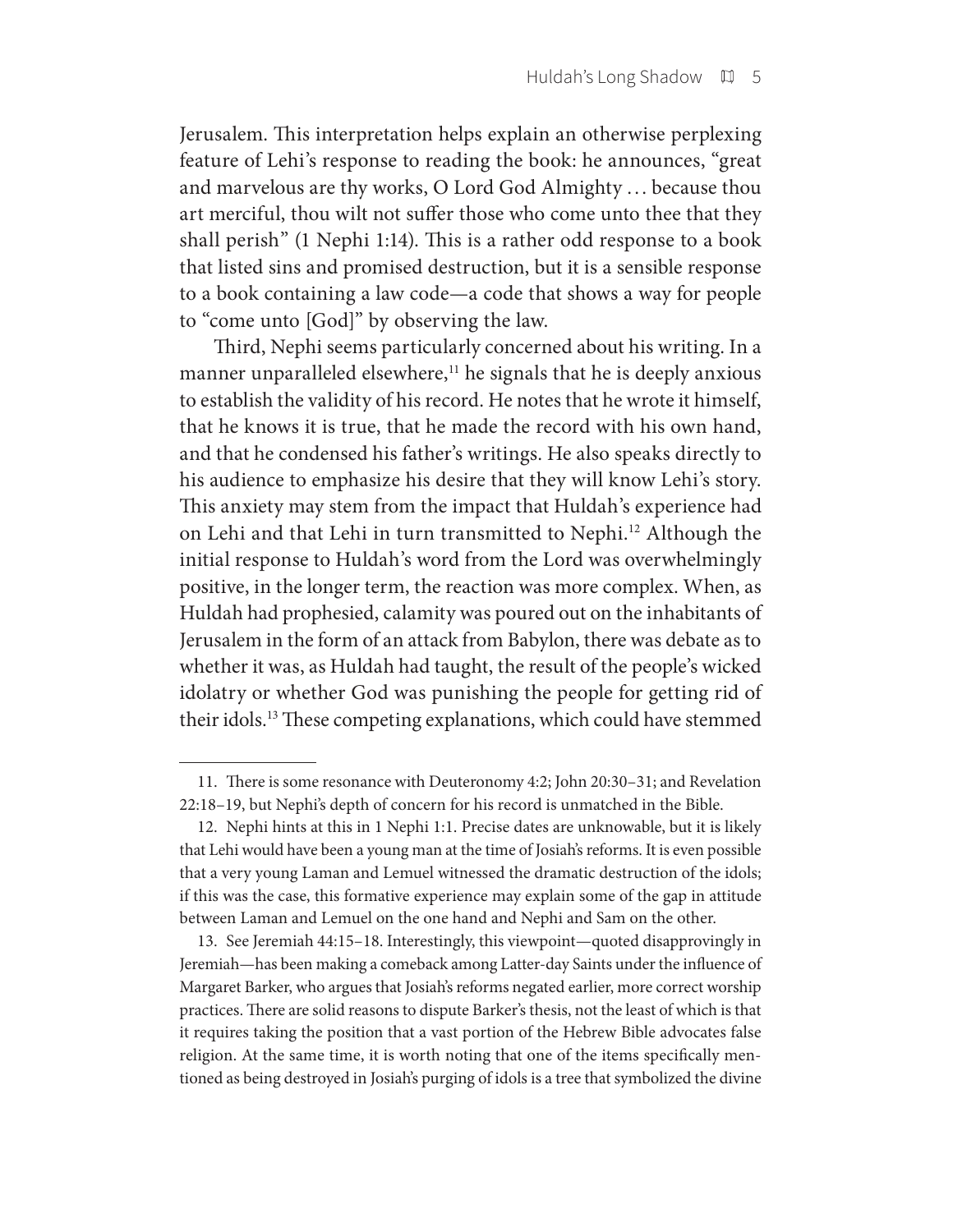from the murky origin of the book found in the temple, may have led to Nephi's intense need to assure his audience of the authenticity of his own record. Further support for this reading comes from the contrast between the role of the scribes as intermediaries in Huldah's story and Nephi's repeated emphasis that he, on the other hand, made his record with his own hand (1 Nephi 1:3 and 17).

Next, commenters have long noted the absence of women's stories and women's voices from the Book of Mormon. This is in stark contrast to Huldah's story, where perhaps what is most remarkable about her gender is that it is not mentioned, despite the fact that the high priest assigned a woman the task of receiving and transmitting the word of God to the king in a situation where male prophets were active and where it was of crucial importance that the prophetic utterance be indisputable.14 Since this is the context of Lehi's life in Jerusalem, why, then, is the situation in the Book of Mormon so different? I should note first that women are more prominent in Nephi's narrative than in the rest of the Book of Mormon.15 So I might hypothesize that the

feminine (see 2 Kings 23:6; the KJV is not clear here, but a representation of Asherah is destroyed), but in Nephi's vision, he sees a tree and is taught that it symbolizes the mother of the son of God (see 1 Nephi 11:8–13). See also Daniel C. Peterson, "Nephi and His Asherah," *Journal of Book of Mormon Studies* 9/2 (2000): 16–25 and 80–81. So it may be that Josiah's reforms were fundamentally sound but slightly excessive, and Lehi's experience offers a recorrection of Josiah's overcorrection. While speculative, it is possible that the prophets in 1 Nephi 1:4 are arguing that the people need to "repent" for abandoning their idol worship and, further, that Lehi's confusion over which voices are correct leads to his prayer (in a situation remarkably similar to what led to Joseph Smith's first vision).

 <sup>14.</sup> Huldah's high status is further emphasized by the fact that the delegation from the king travels to her and not vice versa (see 2 Kings 22:14). Also, she repeatedly uses the phrase "thus saith the Lord" (2 Kings 22:15, 16, and 18). Note that her status as a prophet must have been well established before this incident; otherwise, the high priest would not have chosen her for this assignment.

 <sup>15.</sup> The role of women is especially prominent in what was originally the first chapter of the Book of Mormon (now 1 Nephi 1–5). The quick shift from "goodly parents" in 1 Nephi 1:1 to "father" sets up the expectation that Nephi will return to the issue of his mother, which he does in 1 Nephi 5. This original first chapter was bookended by the stories of how Lehi and Sariah became convinced of his calling. The text shows Sariah gaining her own, independent knowledge (see 1 Nephi 5:8) of her husband's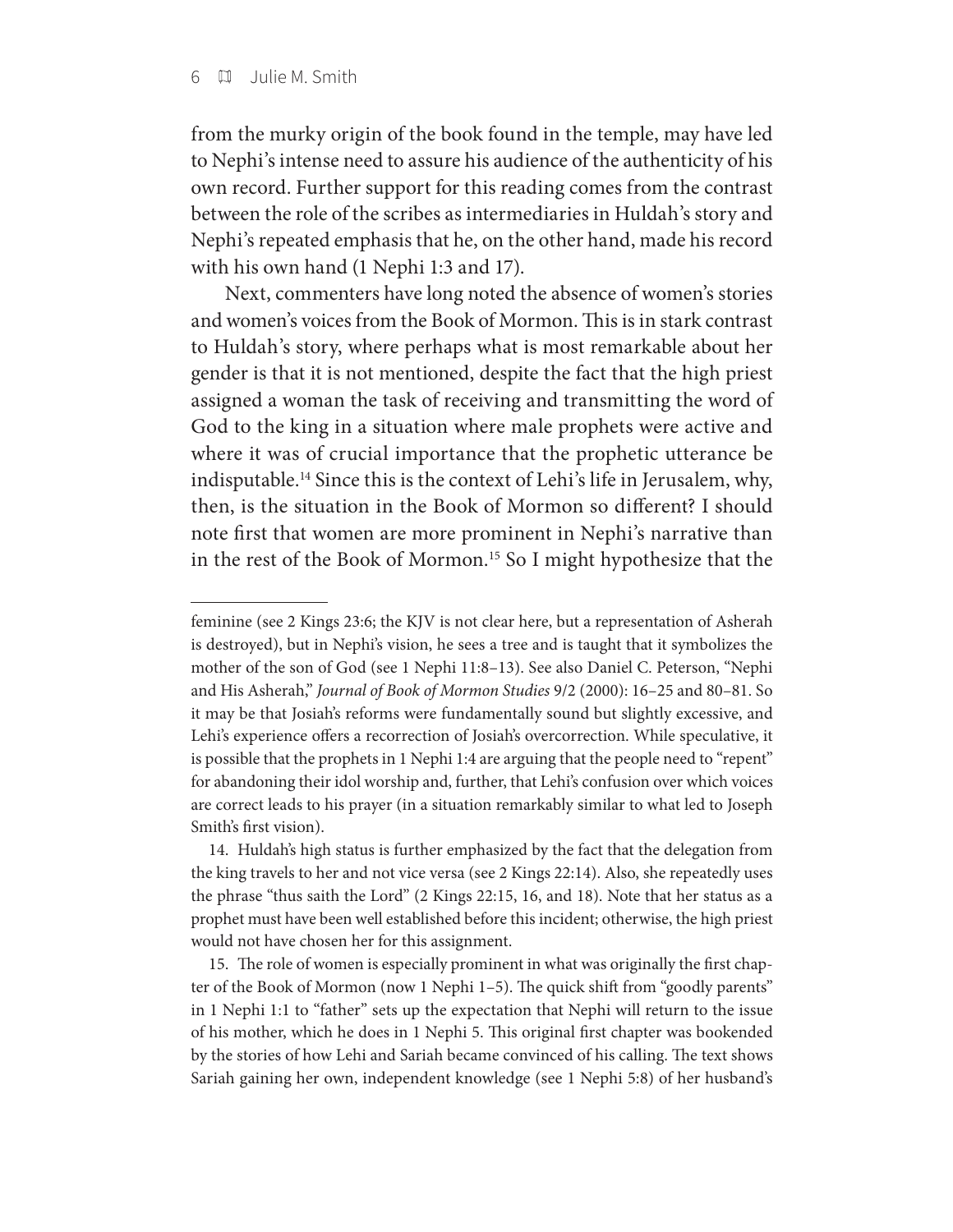absence of women stems from later redaction of the Book of Mormon instead of the experiences of Lehi's family. Another possibility is that the later lack of female voices reflects the increasing wickedness of the society: if Lehi experienced a prime prophetic voice as female and if this expectation were transmitted through the generations, then one way for the narrative to signal decline would be for society to silence female voices.16 (Interestingly, the Lamanites seemingly have a keener sensitivity to women's concerns than the Nephites do.)<sup>17</sup>

Fifth, Huldah's experience accentuates the importance of the written record: without it, the people had grievously strayed, and when they reencounter the law, they are confronted with a chasm between it and their own behavior, a tragic gap that they had not realized before encountering the text. They had active priests, scribes, and prophets, but this was not enough to ensure fidelity in the absence of a written text. This same concern for the written word—a concern that may be

commission, and her experience, along with Lehi's, frames the first chapter of the text. (If the family was intimately familiar with Huldah's story, it is even possible that 1 Nephi 5 is modeled on Huldah's experience, with Sariah in effect reenacting the experience.) In fact, a particular theme of 1 Nephi 5 is Lehi's inability to convince Sariah. His words may have provided comfort to Sariah, but they could not provide knowledge or joy only her personal experience could do that (see 1 Nephi 5:6–8). Further, several structural elements suggest that Nephi intended the reader to compare Lehi's experience in 1 Nephi 1 with Sariah's in 1 Nephi 5: (1) for both, a return trip to Jerusalem was needed in order that revelation could be received; (2) each revelatory experience is immediately followed by Lehi's studying a new sacred record; (3) a main concern in both situations is "preserving the commandments" (see 1 Nephi 5:21); (4) Lehi's concern with the destruction of Jerusalem parallels Sariah's concern with the destruction of her sons; and (5) they each glimpse God's mercy in response. (It may also be productive to compare Huldah with Sariah: for both, something presumably lost forever [the text, the sons] is returned, permitting a woman's voice to speak her knowledge. Also, covenant renewal and worship are the immediate result of the speech.)

 <sup>16.</sup> The extraordinary events of Alma 19 as a positive climactic moment in the Book of Mormon narrative may be exemplified by the role that Abish plays in voicing God's role in events (see Alma 19:17). Like Huldah, Abish is one who serves as a messenger to show that a dead text/body is not truly dead but merely requires a spiritually attuned messenger to bring it back to life.

 <sup>17.</sup> See Grant Hardy, *Understanding the Book of Mormon: A Reader's Guide* (New York: Oxford University Press, 2010), 46–47.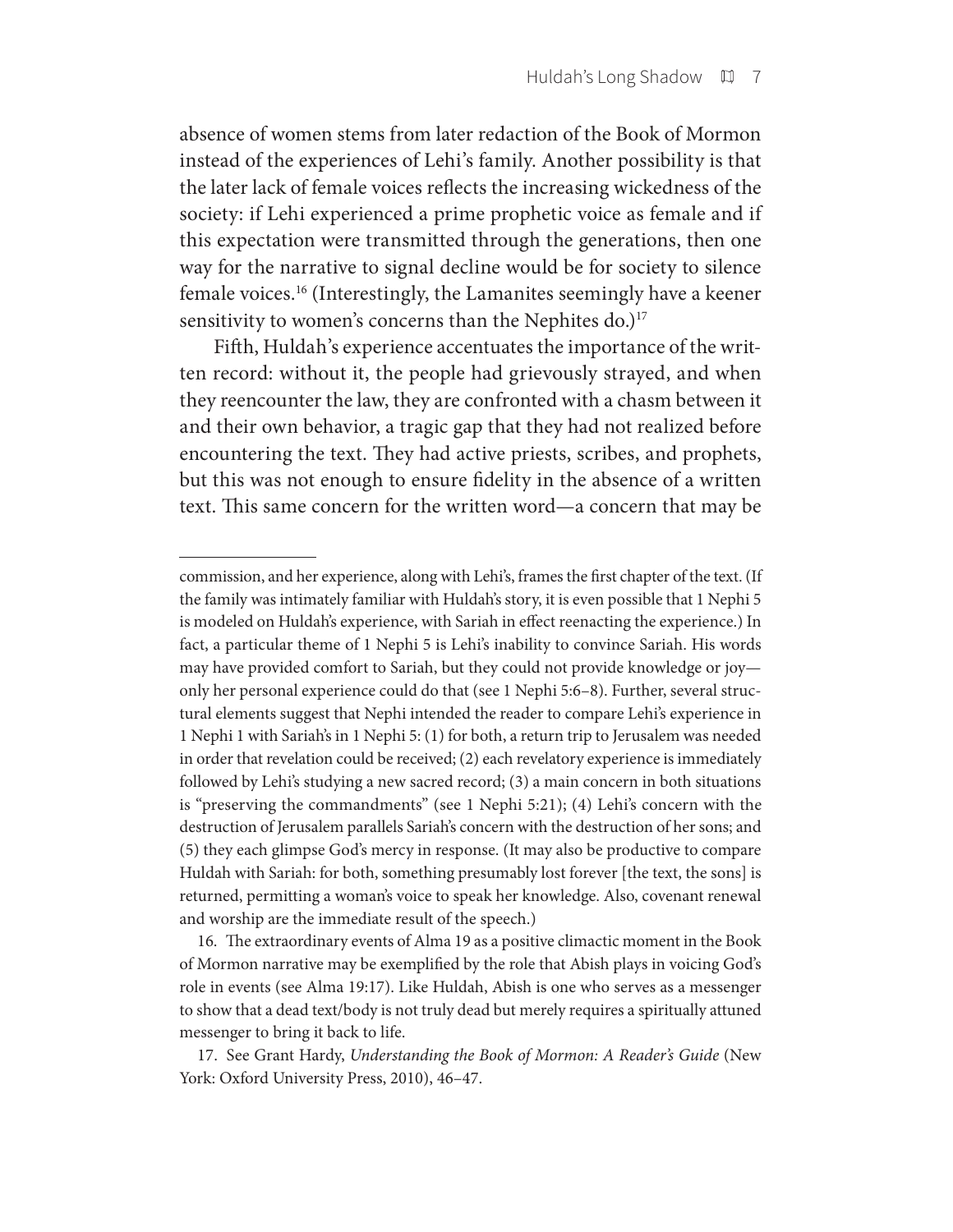#### 8 Julie M. Smith

directly based on Lehi's memory of Huldah's reforms—permeates the Book of Mormon, where even the most casual reader quickly becomes aware of the repeated emphasis on the necessity of written records (see, for example, Mosiah 1:4). When Nephi, mentally girding himself to kill Laban, thinks that "they could not keep the commandments of the Lord according to the law of Moses save they should have the law" (1 Nephi 4:15), he may very well be recalling what Lehi has taught him about the lessons of Huldah's reforms.18

### Literary reading

Now I shift my gaze away from strictly historical matters and toward a literary reading. Here I am less concerned with the historical context of events and instead consider Huldah's and Lehi's stories as if they were two case studies that can by analyzed in order to reflect upon their shared themes and patterns.

Huldah and Lehi are each given a book. Huldah's is recovered only because Josiah showed interest in restoring the temple. While not explicitly stated, readers can speculate that the text she received had been deliberately prepared to be read by those—and only by those who would refurbish the temple. One might even say that it was hidden up for that purpose. Similarly, Lehi's prayers led to his experience with the pillar of fire, which led to his exhaustion on his bed, which led to his vision of the book. On both occasions, the book was awaiting the ones who sought out a closer connection to the divine, and the prophet is asked to read the book: Huldah is asked by King Josiah and Lehi is asked by the One associated with the throne of God. Each time, the person<sup>19</sup> who requests the reading is already familiar with the contents of the book. They request the reading not because the text itself will

 <sup>18.</sup> Because the temple restoration begins by using the silver that had been donated to the temple for repairs (see 2 Kings 22:4–5), there is a sense in which money has been traded for the book found in the temple. Similarly, in the Book of Mormon narrative, Nephi's attempt to trade silver (and gold) for Laban's record may echo what he has learned of Josiah's experience.

 <sup>19.</sup> The text of 1 Nephi 1 does not clarify whether the "one" who descends is the person who was sitting on the throne (in which case the parallel to King Josiah is very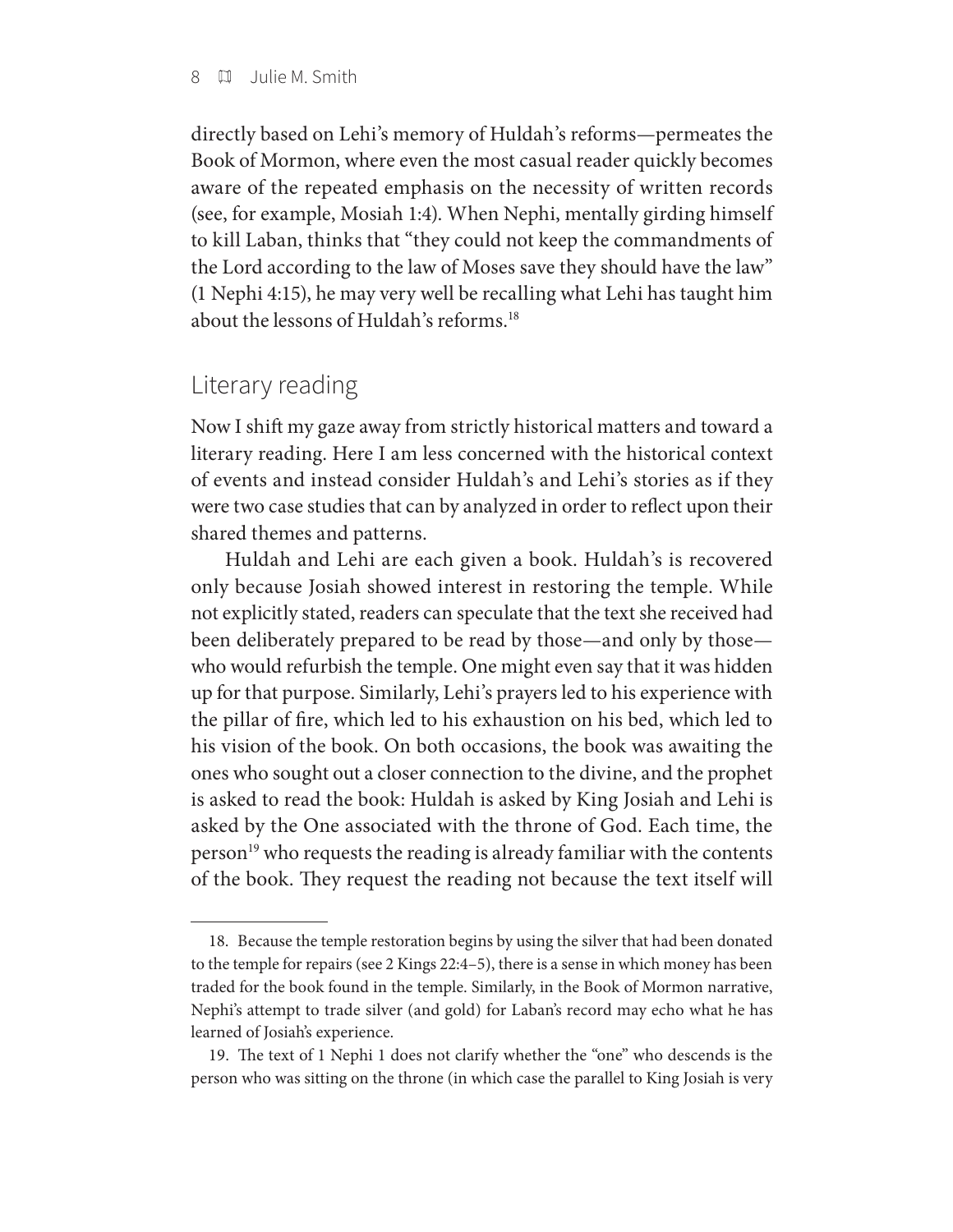provide them with new information but rather because the text creates an opportunity for a prophetic response. This idea might nuance our understanding of the purpose of reading: it is not limited to conveying information but also serves as a springboard to new revelation. If they define the term *translation* broadly, then readers can consider both Huldah and Lehi as translating the texts that they read, in the sense of using them as source material from which to proclaim the word of the Lord anew. This paradigm might be a useful one for thinking about some of Joseph Smith's translation work, particularly his translation of the Bible and the Book of Abraham.

It is easy to imagine Huldah's book gathering dust in a neglected, hidden corner in the temple,<sup>20</sup> while Lehi's book, newly descended from heaven, would presumably be pristine. And yet Huldah's book can be touched and read by anyone while Lehi's exists only in his vision and is therefore inaccessible to anyone else. Consequently, recourse to a book seen only in a vision may be one of the worst ways to convince a hostile audience of the genuine nature of the prophetic message. So in both instances, the book's pedigree is compromised—but in different ways. I will return later to the implications of the imperfect nature of each text, but for now I will simply note that a divine book is not a perfect book—or a perfectly pedigreed book, or a perfectly accessible book.

Neither the reader of 2 Kings nor the reader of 1 Nephi is given the content of the book. This lacuna emphasizes the response each prophet has to the book; what Huldah's reader and Lehi's reader experience is not the book itself but rather the prophetic response to the book. In other words, the book is not important per se since the prophetic "translation" is accentuated. Huldah and Lehi each respond to the text with a similar prophetic utterance in two parts. The first halves closely track each other since they concern the impending destruction

tight) or is the deputy of the person who sits on the throne (in which case it is still substantial, if not as tight).

 <sup>20.</sup> The account in 2 Kings does not specify where the text was found, but if it came from the holy of holies—which was understood to represent the Lord's seat or throne—then the comparison with Lehi's account is even tighter.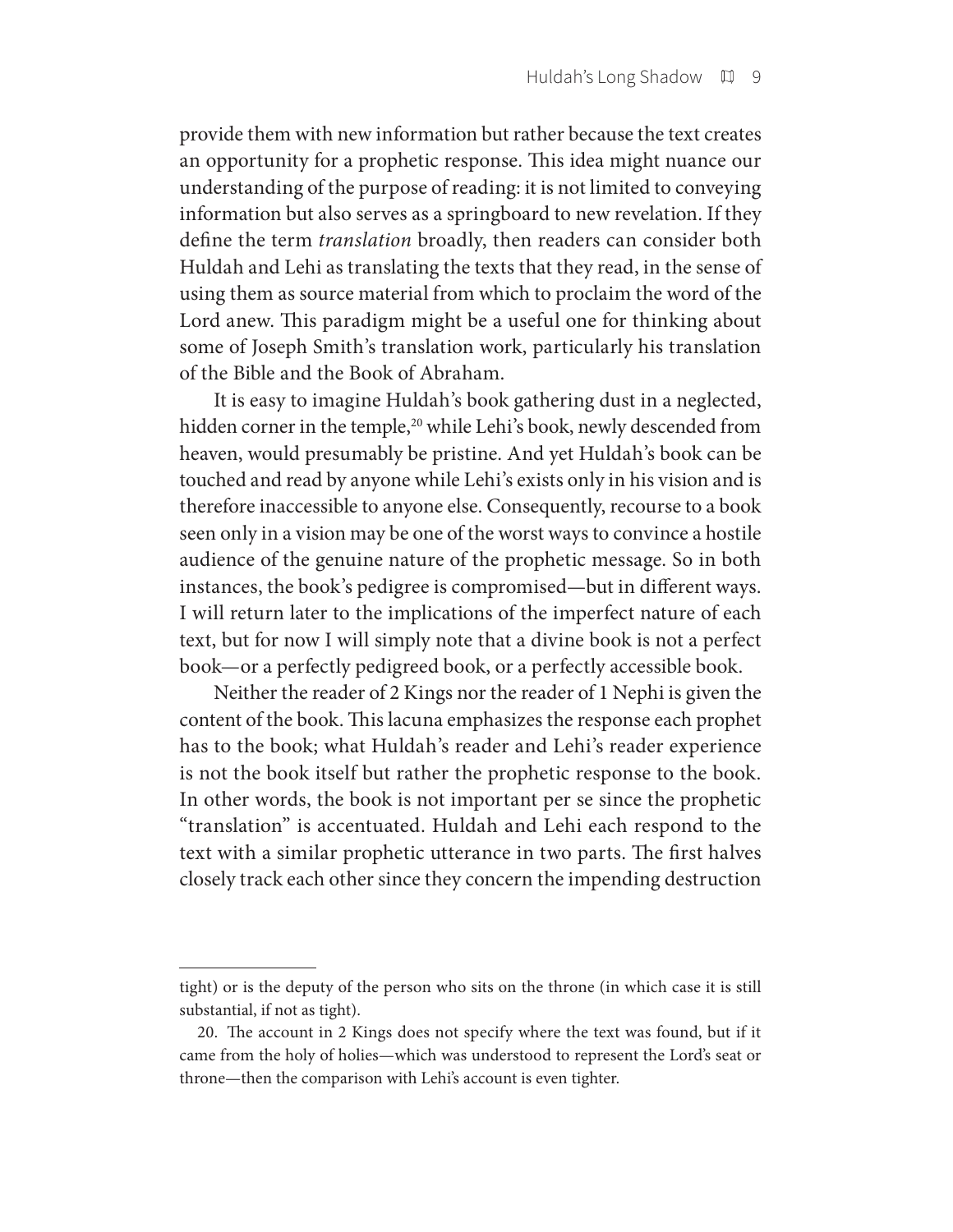of Jerusalem for its wickedness.21 Neither prophecy is conditional; the coming destruction is announced but not the possibility of avoiding it through repentance. It seems that for both Huldah's and Lehi's audiences, the time has come when it is "everlastingly too late" to repent (Helaman 13:38).<sup>22</sup> This state of affairs raises some interesting questions about the purpose of the text and the prophetic response to the text: What is the point of a new text and a prophetic utterance if repentance is not possible? Readers might assume that in Lehi's situation, the purpose was to get his family out of Jerusalem to avoid the coming destruction, but that command will come from an entirely separate dream in 1 Nephi 2:1–2. So both Huldah and Lehi announce destruction that cannot be avoided for (and, later, mercy that does not apply to) most of their audience. Why? This question asks us to rethink the point of prophecy. In these instances, it is clearly not for the immediate benefit of the audience but perhaps for future audiences to see how the prophecy was in fact fulfilled. In this way, the prophetic voice is capable of rupturing time—it speaks not to its own generation, not for its own benefit, but to a future reader. This situation ties in nicely with the move that Nephi will soon make in 1 Nephi 1:18 and 20 of speaking directly to his future readers. That, too, is an act of the prophetic voice.

Surprisingly enough, mercy is the second theme in both accounts: Huldah announces mercy for Josiah, and Lehi proclaims the Lord's mercy. Additionally, both accounts tie mercy to monarchy: Huldah refers specifically to the king while Lehi's words make reference to the throne of God and thus emphasize God's kingly elements. The antimonarchist rhetoric in many parts of the Hebrew Bible is strong; the minimization of this theme in the Book of Mormon and the very positive portrayal of, for example, King Benjamin, might be indirectly

 <sup>21.</sup> Huldah says that the Lord will bring evil upon "this place" (2 Kings 22:16), which can be understood as Jerusalem or as all of Judah. In 2 Kings 23:27, the word of the Lord comes through an unnamed prophet (likely Huldah, given that she appears to be the king's choice of prophets to deliver new oracles) and announces the destruction of Judah and Jerusalem.

 <sup>22.</sup> While speculative, it is possible that this predicament explains the "missing commission" in Lehi's prophetic call narrative: he is not commissioned because he does not, like other prophets (compare Isaiah 6:9–11), preach repentance.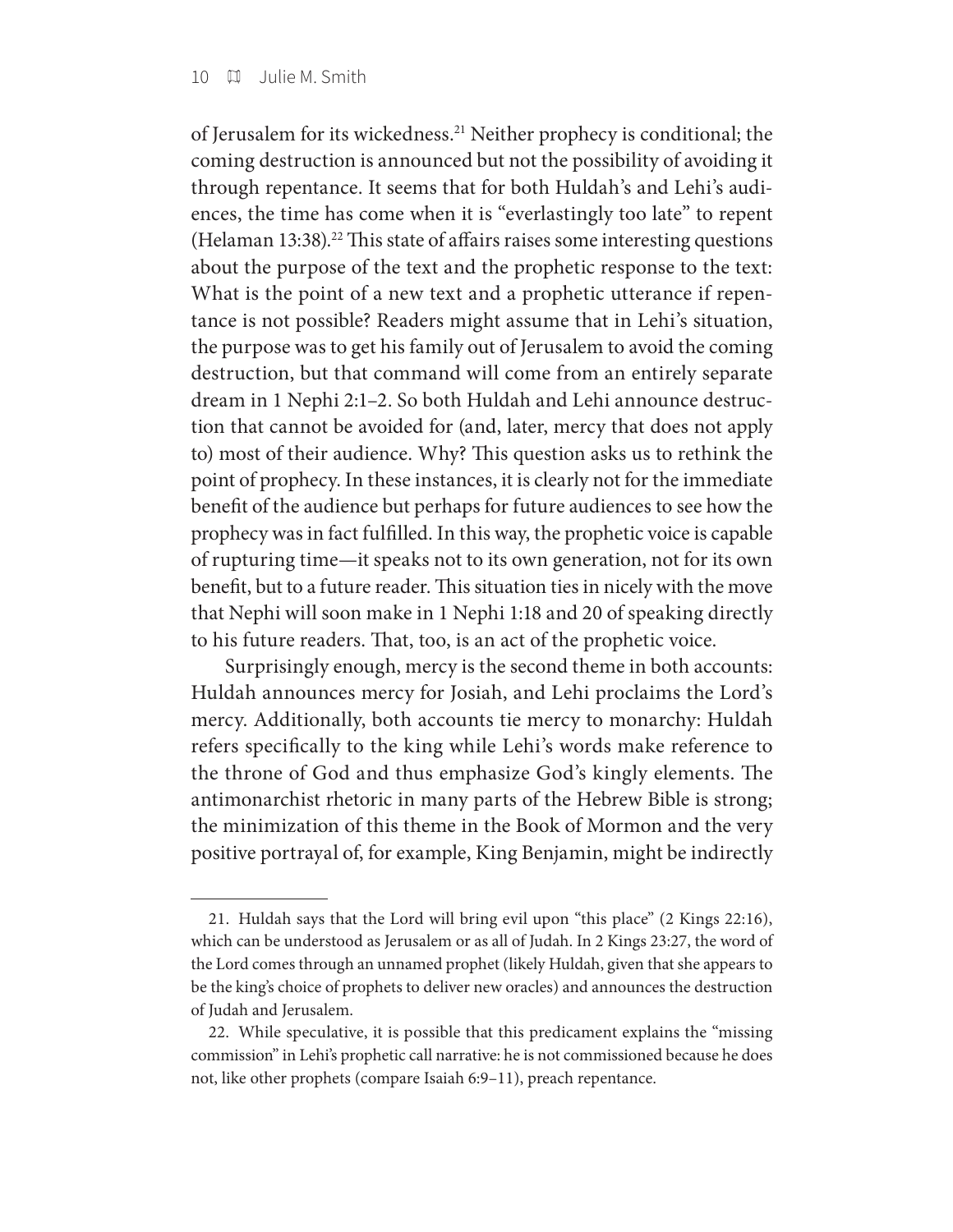attributable to the theme of monarchical mercy found in Huldah's and Lehi's statements.

The juxtaposition of destruction and mercy is as startling as it is comforting. This odd duo highlights the need for a prophetic voice in response to a text: that voice frames and nuances the message in what is essentially an act of translation. Both interpreted texts mitigate the stereotypical view of the retributive, punishing God by balancing the message of destruction for wickedness with the promise of God's mercy. The prophetic message to Josiah is the same as the one to Lehi:<sup>23</sup> because of his righteousness, he will be spared the need to witness the destruction of Jerusalem. In both cases, the admixture of judgment and mercy relies on the idea of a *place* being judged but of an *individual* being spared. The rupture between location and inhabitant sets the stage for Lehi's journey out of Jerusalem. And further complicating the message of mercy is the fact that both Josiah's and Lehi's silver lining accompanies a very dark cloud indeed: the only reason Josiah will be spared the destruction is that he will die before it happens. Similarly, Lehi's statement that God will "not suffer those who come unto [him] that they shall perish" (1 Nephi 1:14) weighs differently under the burden of knowing that his family will come very close to perishing24 and will lose their community, wealth, and family unity. Personal righteousness is enough to prevent some level of harm, but not all of it. Maybe not even most of it. The individual can be disentangled from the community to an extent (and thus moral agency is preserved), but not entirely, and thus Josiah and Lehi escape the destruction of Jerusalem only by the most painful of means.25 The prophetic responses

 <sup>23.</sup> This link may be strengthened by Huldah's announcement that Josiah will be shown mercy because his heart was "tender" (see 2 Kings 22:19) and by Nephi's thesis at the end of the chapter that the Lord's "tender" mercies (see 1 Nephi 1:20) are over the faithful.

 <sup>24.</sup> See 1 Nephi 2:11; 5:2; 16:39; 17:5; 19:20.

 <sup>25.</sup> Given that Josiah dies in battle, the idea of his going to his grave "in peace" (see 2 Kings 22:20) is somewhat difficult to understand. Possibilities include that (1) he had a peaceful and honorable burial in Judah; (2) he did not in fact have a peaceful death because he violated prophetic counsel and returned to battle (see 2 Chronicles 35:20–22); (3) had he obeyed, things might have played out differently; and (4) he will be at peace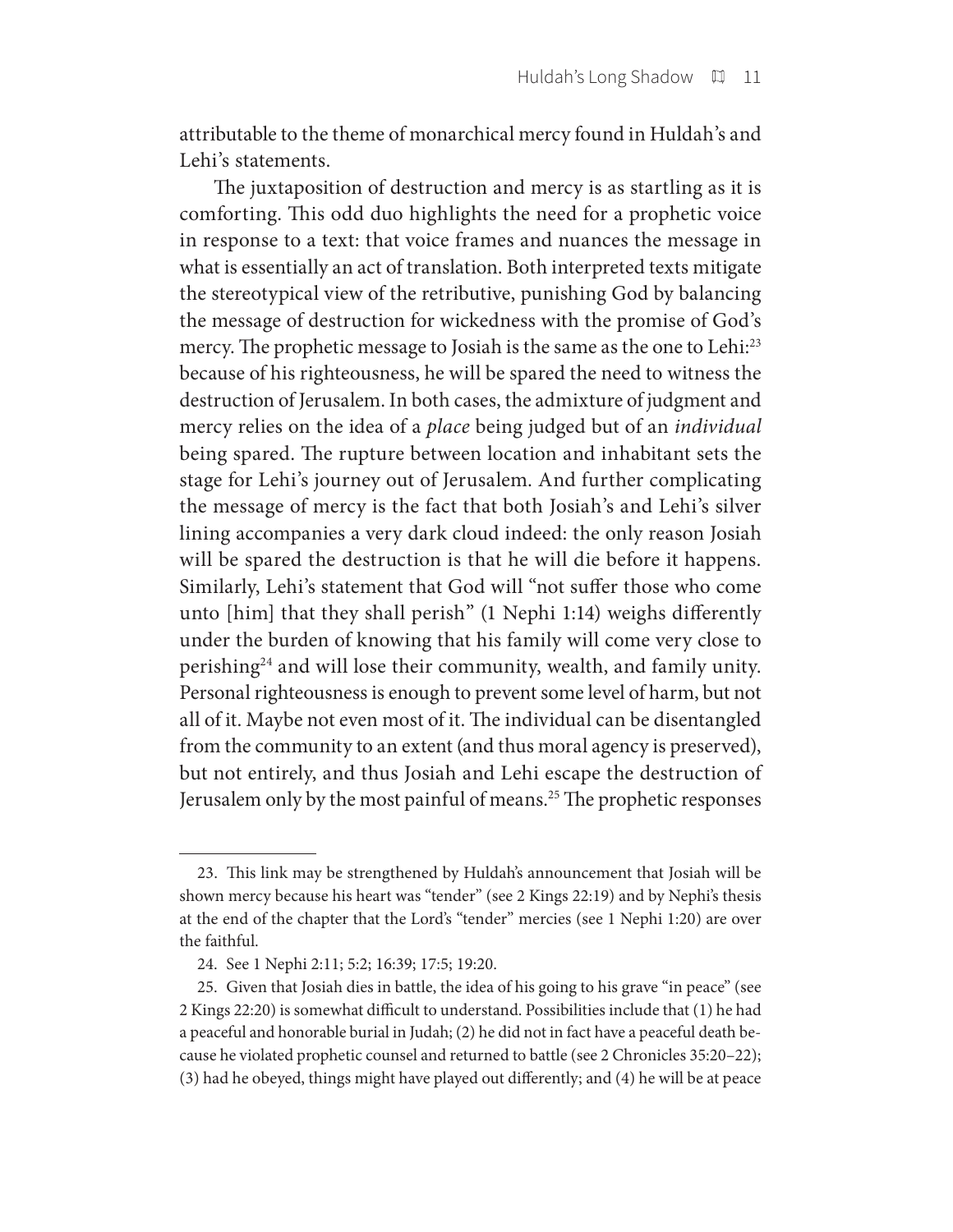of both Huldah and Lehi share an identical message concerning the complicated relationship between destruction and mercy.

## Huldah and Lehi: Historical and literary approaches

Now that I have explored the outlines of a historical and a literary reading of the relationship between Huldah and Lehi, it is time to complicate the picture by considering the limitations of these readings. Obviously, if Lehi was one of the people present at King Josiah's covenant renewal ceremony, it only makes sense to consider how this event would have shaped the background to 1 Nephi 1; it would be foolish to ignore an avenue that could potentially provide new insights into the Book of Mormon narrative. At the same time, reading historically is problematic. In this situation, Huldah's story is recounted in two canonized texts;26 comparing these two accounts makes clear that at least one—if not both—of their authors has molded a historical narrative in order to advance distinct theological interests.<sup>27</sup> This is most obvious in 2 Kings' focus on the destruction of the idols when contrasted with 2 Chronicles' attention to the reinstitution of the Passover. However, other differences as well, including the fact that the texts do not share the same order of events, raise questions about causality. Further, many scholars wonder whether the ancient book discovered in the temple still had wet ink—that is, whether it was a recent creation designed to legitimize reforms that Josiah already desired to implement. The reader is left with irreconcilable accounts and no reliable, solid way to determine what actually happened. How, then, could this precarious account clarify Lehi's situation? The impenetrability of this question

after death because of his righteousness. It may be that the promise of going to his grave in peace actually hints at a violent death, since those are the likely circumstances under which a decent burial is an open question.

 <sup>26.</sup> See 2 Kings 22 and 2 Chronicles 34.

 <sup>27.</sup> This paper follows the account in 2 Kings 22, which emphasizes the purge of the idols, because it is generally regarded as the earlier text. The account in 2 Chronicles 34 is far more focused on the reinstitution of the Passover and merits further study alongside Lehi's experience given that his family will, in effect, enact a new exodus.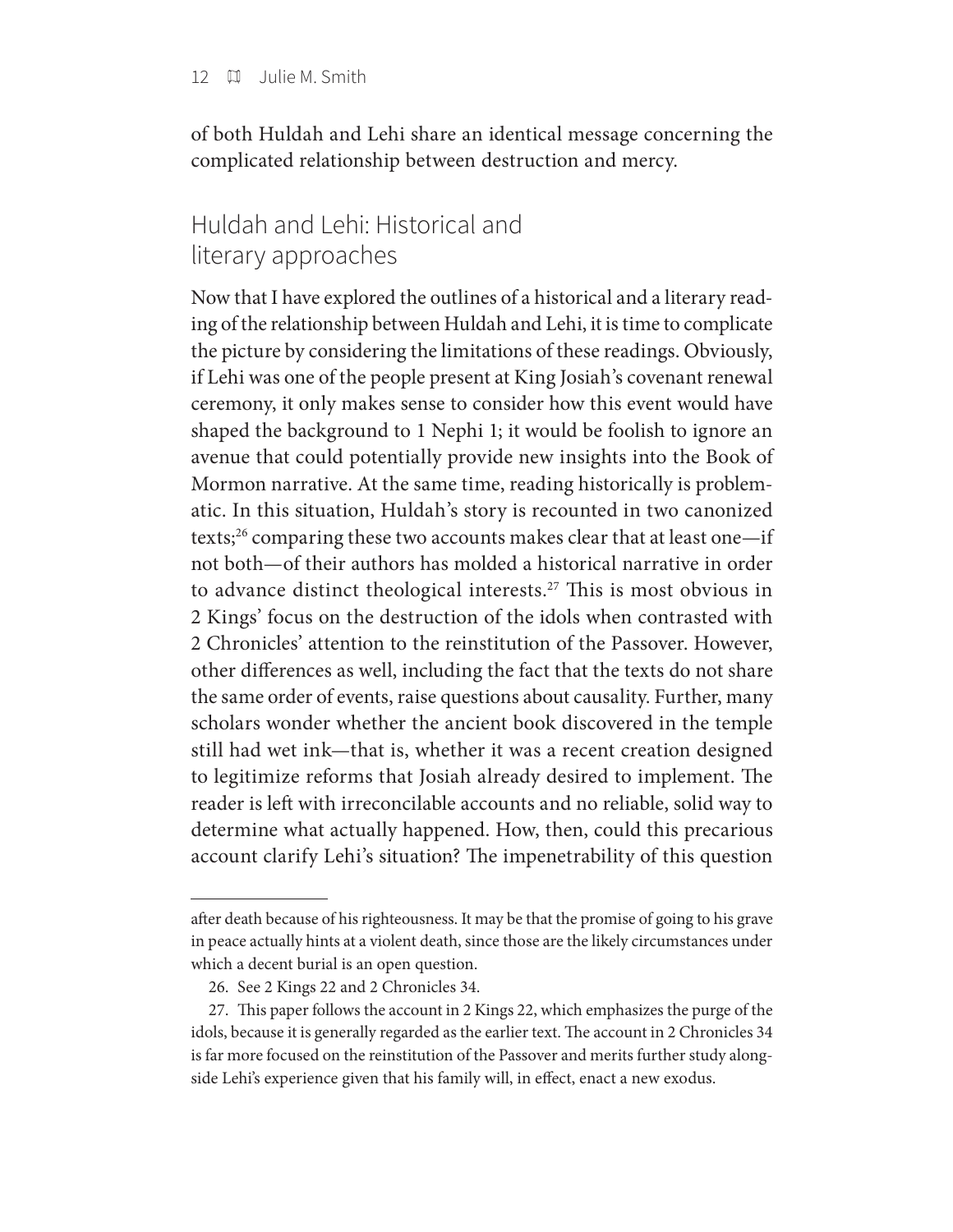might lead readers to favor literary readings, but those are equally—if differently—fraught. What surety can there be as to whether any particular literary observation is inherent to the text or the product of the interpreter's own imposition? A second trouble that readers face when attempting a literary reading of the Book of Mormon is the inability to determine whether a particular word, phrase, or structure originated with its author, with the editor, or with Joseph Smith. So while Lehi's audience might have missed the mark by questioning his vision of the interpretation of books, the modern reader would probably bat well above average by adopting the same posture when presented with an interpretation. But if we delegitimate both historical and literary readings, what is left? How, then, might we interpret the text?

This is a swift rapid in a narrow shoal, but one that Huldah and Lehi can help readers navigate. Each audience has reason to doubt its text and its interpretation of it: in Huldah's case, because the author and origin of the text is completely unknown, and in Lehi's, because the text exists only in his vision and is not accessible to the audience. But both times the audience does not need to rely solely on the witness of the text, as it is combined with the authoritative word of the prophet. Further, in each situation, the audience is empowered to reach its own conclusions about the text: just as Josiah reads and rends his clothes, Nephi directly addresses his audience and invites them to know for themselves concerning what he is writing.<sup>28</sup> The brilliance of both Huldah's and Lehi's experiences is the way in which each story holds in tight tension the various avenues of revelation in order to convey to the audience that revelation does not depend upon a single slender thread but is instead an interwoven tapestry. For Huldah, revelation occurs because the king initiates temple repairs, because the high priest finds the scroll, because the scribes read the scroll, and because the prophetess Huldah receives the word of the Lord regarding the scroll. There is a balance here. Nephi presents a similar balance: attestations

 <sup>28.</sup> Nephi's direct references to the audience via second-person pronouns (see 1 Nephi 1:18 and 20) nicely mirrors the other use of this rare narrative technique in Moroni 10.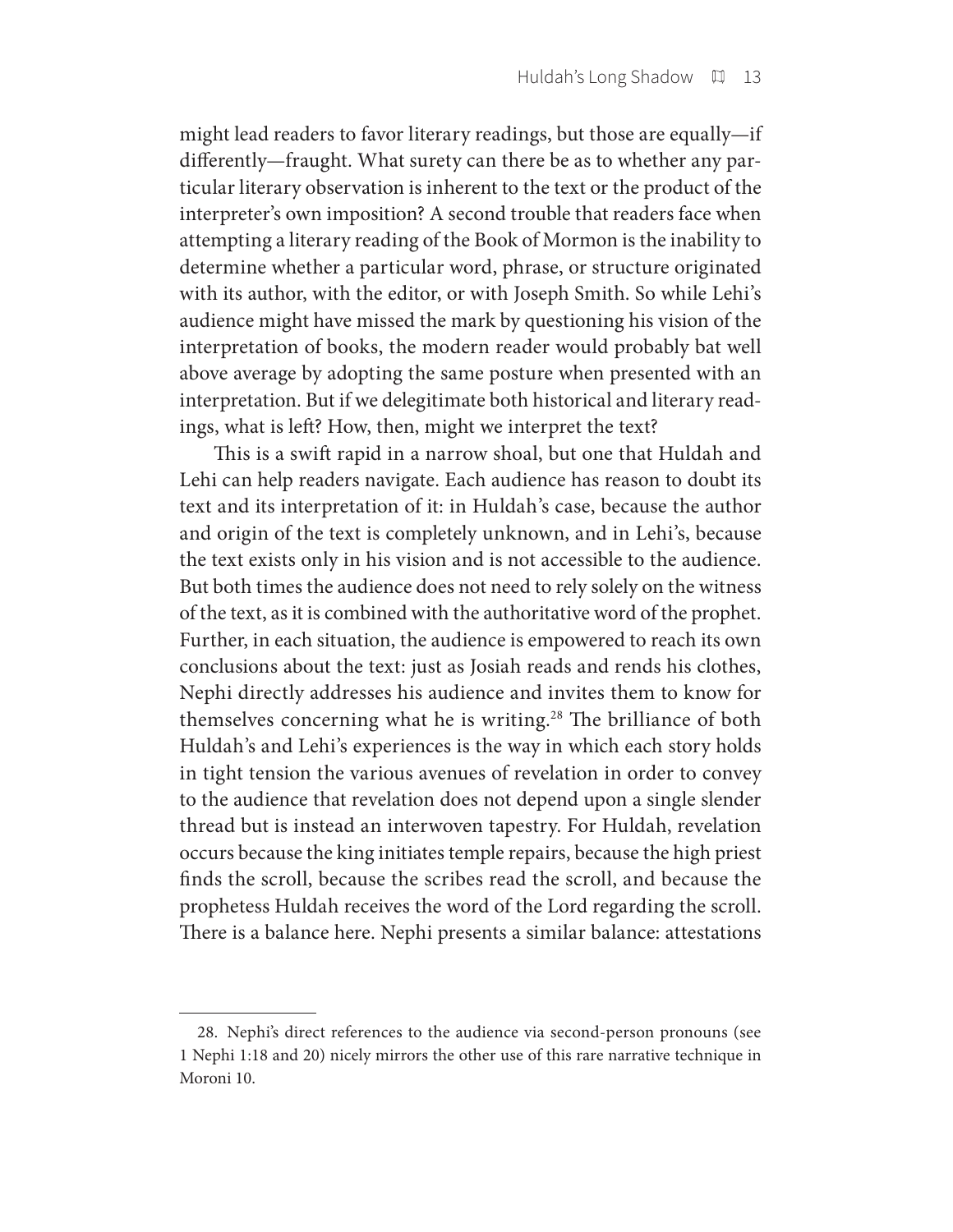of the validity of his record, the careful use of sources,<sup>29</sup> the vision, the dream, and the book are the different stakes pinning down the revealed will. Lehi's situation is particularly striking in that a divine being asks him to read a book. One might presume that that person could have directly communicated to Lehi whatever it was that needed to be said; a book is formally unnecessary in a face-to-face setting.<sup>30</sup> So Lehi's experience emphasizes the importance of the book and its mediating role—even in the very presence of one just descended from heaven. Similarly, one can imagine Huldah announcing the word of the Lord without a newly discovered book. The book is, again, formally unnecessary so that its presence emphasizes the mediating role of texts, even for an authoritative and well-respected prophet. For both Lehi and Huldah, revelation does not come through one channel but is reinforced, clarified, and interpreted through different venues. Even a book straight from the temple or from heaven requires interpretation.<sup>31</sup> The Book of Mormon continues this theme by showing that even Lehi's wife did not believe in his calling until she had her own witness of it; similarly, Nephi asks to see what his father saw to gain an independent witness of it (1 Nephi 11:1).

In both Lehi's and Huldah's stories, it is clear that the Spirit is operative in their ability to read the text: in Lehi's case, because Nephi specifies that he was filled with the Spirit as he read (see 1 Nephi 1:12),

 <sup>29.</sup> In 1 Nephi 1:16–17, Nephi makes clear that he will abridge his father's record, but he will make a fuller account of his own days. Lehi's record reflects Lehi's—not Nephi's—own knowledge, and so of course Nephi's account of it will of necessity be incomplete. Nephi will not be providing a full account of his father's experiences. He cannot; it is not his own experience. Nephi is very careful to draw a distinction between records where he is the primary source—material that he will relate in full and to which he can assent to its truthfulness—versus material that he abridges and that draws from experiences not his own. Surprisingly, Nephi does not class his father's records as beyond reproach, but he rather carefully delineates a difference between them and his own.

 <sup>30.</sup> Similarly, one wonders why the plates were necessary for Joseph Smith to translate, given that he apparently sometimes translated without looking at the plates. It seems that the necessity for the text is something other than strictly functional.

 <sup>31.</sup> Similarly, later Lehi and Nephi will see (what is apparently) the same vision, but they offer radically different interpretations of it.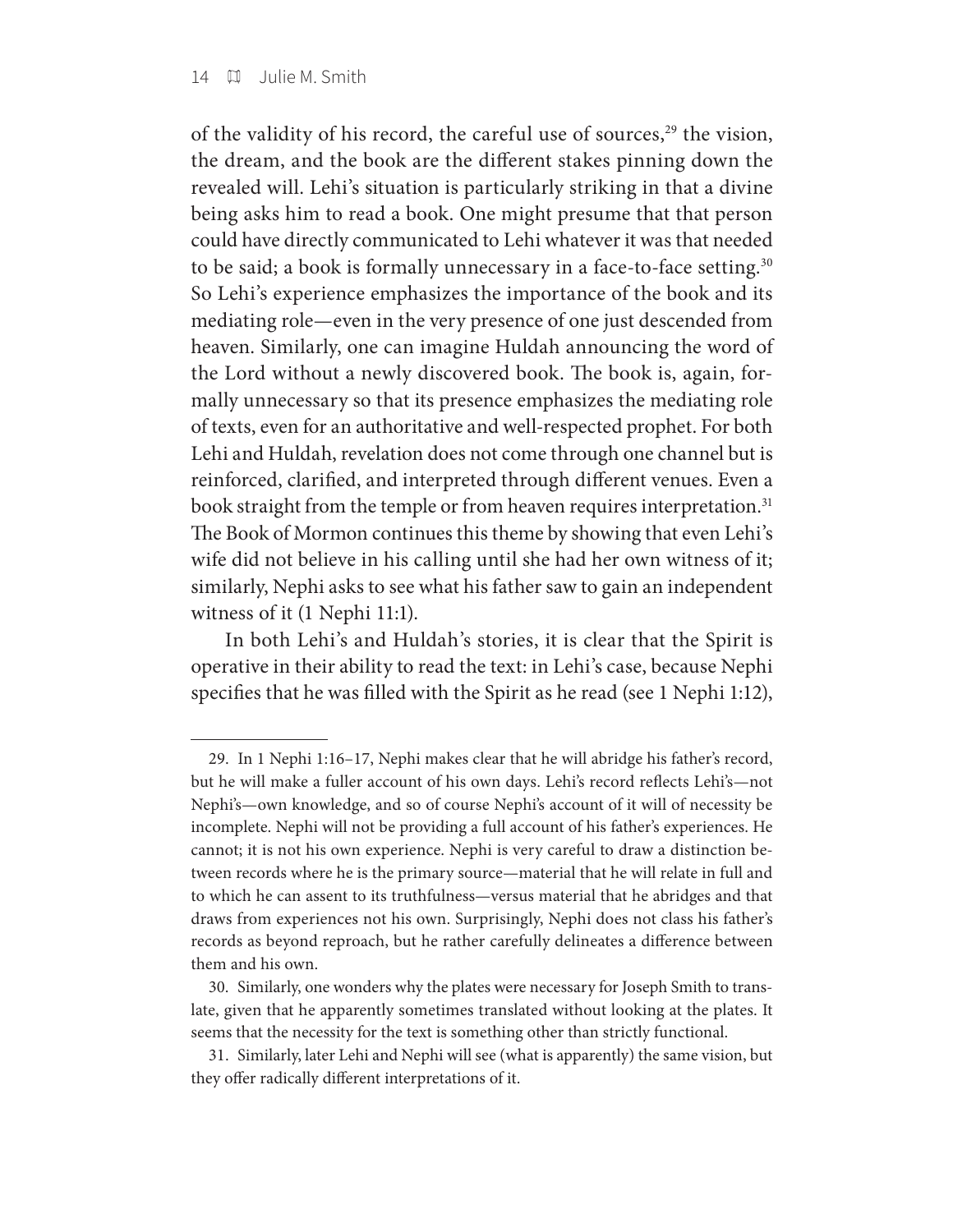and in Huldah's, because her triple repetition of the phrase "thus saith the Lord"32 implies that the Lord's Spirit is within her and prompts her speech. So the Spirit is yet another check on the process.

Lehi's and Huldah's stories simultaneously emphasize and deemphasize the importance of texts by, on the one hand, making the text central to the development of the narrative—even when it is not formally necessary—and, on the other hand, including a variety of mediators of the text. Each time the role of the prophet as interpreter and translator of the text is emphasized. The role of a book is, as Isaiah wrote and as Nephi quoted, to make it possible that "the words of the faithful should speak as if it were from the dead" (2 Nephi 27:13). In other words, when a prophet interprets a text, the prophet has resurrected the text.

For both Josiah and Lehi, the mercy they receive is predicated not on the book per se but rather on the prophetic response to the book. And while one can easily imagine both Huldah's and Lehi's stories proceeding with no book at all—simply with divine revelation coming to the prophet without the mediating text—the presence of the text speaks to its important mediating role. With Huldah, the presence of prophets was incapable of maintaining righteousness in the absence of the written word, but the written word was incapable of being fully understood and implemented without her prophetic interpretation of it. The book can be an aid to memory, a way to displace time, and a prompt to new prophetic inspiration. But it is not an end in itself. The same dynamic might apply to the work of Joseph Smith, where, for example, his work on the Joseph Smith Translation of the Bible led to many revelations for what would later become the Doctrine and Covenants. The message to the reader is clear: as important as a text is in understanding the will of God, it is but one step in a process that consists of, in a more modern analogy, a variety of checks and balances. The problems of the text—whether the provenance of Huldah's, the reality of Lehi's, or the stumbling blocks hiding in a historical or literary reading—are solved not by proving anything outright but rather by balancing a slew of methods and modes of revelation. Thus, the book

 <sup>32.</sup> See 2 Kings 22:15, 16, and 18.